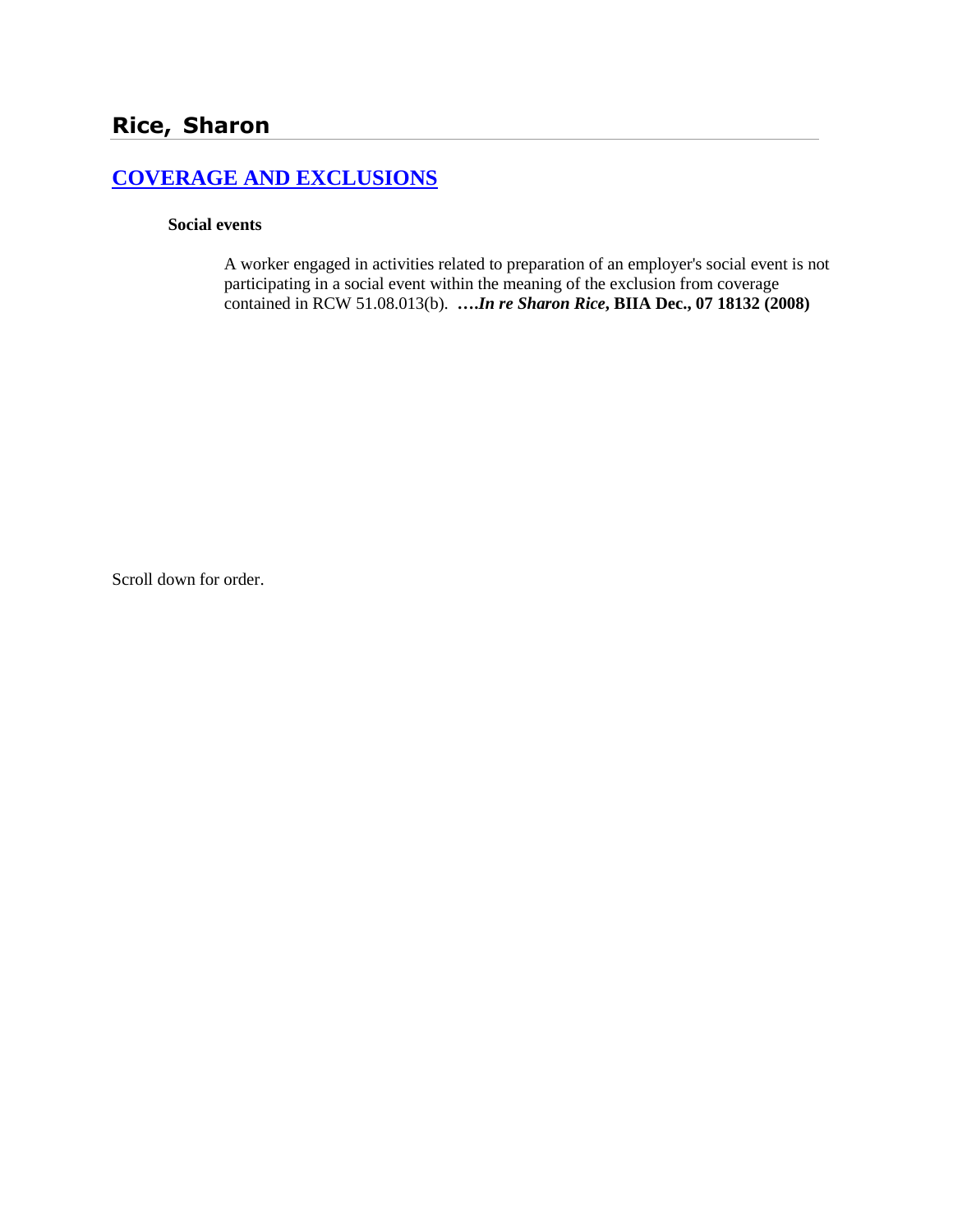## **BEFORE THE BOARD OF INDUSTRIAL INSURANCE APPEALS STATE OF WASHINGTON**

**)**

1 **IN RE: SHARON L. RICE ) DOCKET NO. 07 18132**

**CLAIM NO. SB-48708 ) DECISION AND ORDER**

APPEARANCES:

2

3 4

5

6

7

8 9

10

16

Claimant, Sharon L. Rice, by Prediletto, Halpin, Scharnikow & Nelson, P.S., per Greg S. Nelson

Self-Insured Employer, Anderson Hay & Grain Company, Inc., by Eims & Flynn, P.S., per Wm. Andrew Myers

11 12 13 14 15 The claimant, Sharon L. Rice, filed an appeal with the Board of Industrial Insurance Appeals on July 23, 2007, from an order of the Department of Labor and Industries dated July 12, 2007. In this order, the Department denied the claim on the grounds that the claimant was not in the course of employment at the time of the alleged injury. The Department order is **REVERSED AND REMANDED**.

#### **DECISION**

17 18 19 20 Pursuant to RCW 51.52.104 and RCW 51.52.106, this matter is before the Board for review and decision on a timely Petition for Review filed by the claimant to a Proposed Decision and Order issued on April 9, 2008, in which the industrial appeals judge affirmed the Department order dated July 12, 2007. All contested issues are addressed in this order.

21 22 The Board has reviewed the evidentiary rulings in the record of proceedings and finds that no prejudicial error was committed. The rulings are affirmed.

23 24 25 26 27 28 We have granted review because we disagree with our industrial appeals judge's analysis as set forth in the Proposed Decision and Order. Our industrial appeals judge affirmed the order in which the Department rejected this claim on the grounds that the claimant was not in the course of her employment at the time of the injury. We find, on this record, that the claimant was in the course of her employment at the time of the injury and remand the matter to the Department to determine claim allowance.

29 30 31 The controversy in this matter focuses on a Christmas party given by the employer, Anderson Hay & Grain Company, Inc. (Anderson Hay), and whether the activities in preparation for the party on a Saturday morning should be considered work in the course of employment so as to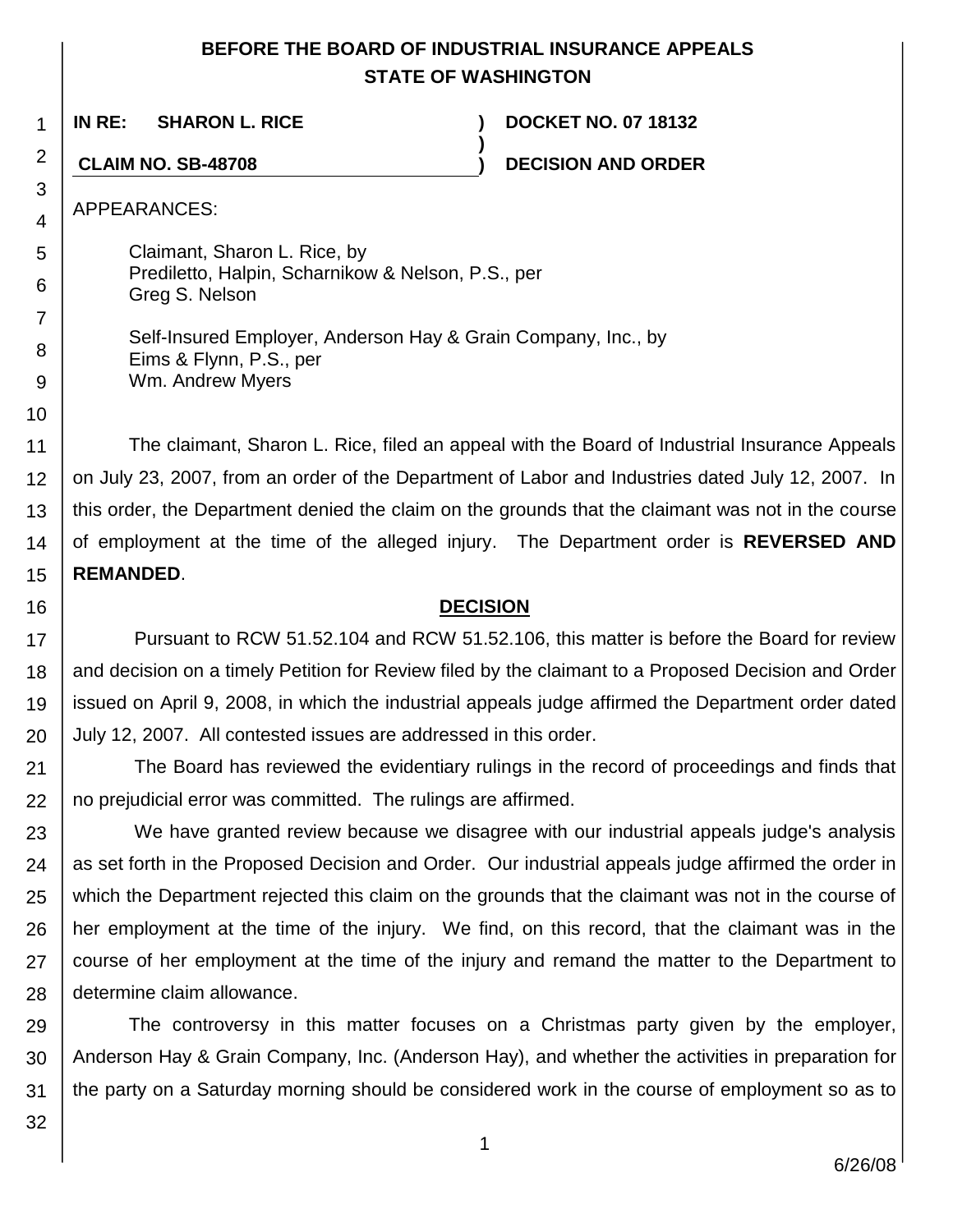1 2 3 4 5 6 7 8 9 extend coverage under the Industrial Insurance Act to Ms. Rice. The claimant argues that she was "acting in the course of employment" by furthering the employer's business and that the Saturday morning activity in preparation of the Christmas party that evening was not a social activity or party as defined in RCW 51.08.013(b) so as to exclude her activities from the Industrial Insurance Act. The self-insured employer, Anderson Hay, argues that the Saturday morning activities meet the definition of party or social activity and that those events are excluded from coverage under the provisions of RCW 51.08.013(b), and that Ms. Rice was not "in the course of her employment" in that she was not furthering the interest of her employer, nor was she acting at the direction of her employer at the time she was injured on Saturday morning.

10 11 12 13 14 Four witnesses testified in this matter. Sharon Rice, the claimant, testified, as well as her husband, Willie Rice. They testified regarding Ms. Rice's activities on the Saturday morning in question, as well as the nature of the Christmas party which they attended. Additionally, Amy Shiner, the administrative assistant for the Chief Executive Officer of Anderson Hay, testified, as did Rachel Carlson, the Human Resource (HR) assistant for the company.

15 16 17 18 19 20 21 Anderson Hay had, for a number of years, sponsored a Christmas party which appears to be an end of the year recognition party for the employees. The party was not on the employer's premises. The party's location was at the event center at the Kittitas County Fairgrounds. The party consisted of a live band and dancing, as well as a buffet dinner and an open bar for which the employer provided two tickets for the first two drinks. Additionally, Anderson Hay used the opportunity to address the employees, thank them for their service, and give out awards. Anderson Hay also provided chauffeured transportation to and from the event for those who requested it.

22 23 24 25 26 27 28 29 Planning for the party was done on company time during the workweek by three committee members. Amy Shiner, the assistant to the CEO, and Rachel Carlson, the HR assistant, were on the committee. The party was set for a Saturday evening. However, the committee was required to set up the banquet facility on Saturday morning. Ms. Shiner sent a company e-mail the week prior to the party, indicating that she and the committee would need additional help setting up the event. They would be setting it up on Saturday morning at 10:00. If they stayed through the noon hour, food in the form of refreshments or snacks would be provided. The e-mail is Exhibit No. 2 to the record.

30 31 32 All of the witnesses made it quite clear that there was no requirement for any employee to go on Saturday morning to help set up for the party. It is equally clear that nobody was paid any additional compensation for their time on Saturday morning. Additionally, Ms. Rice's work schedule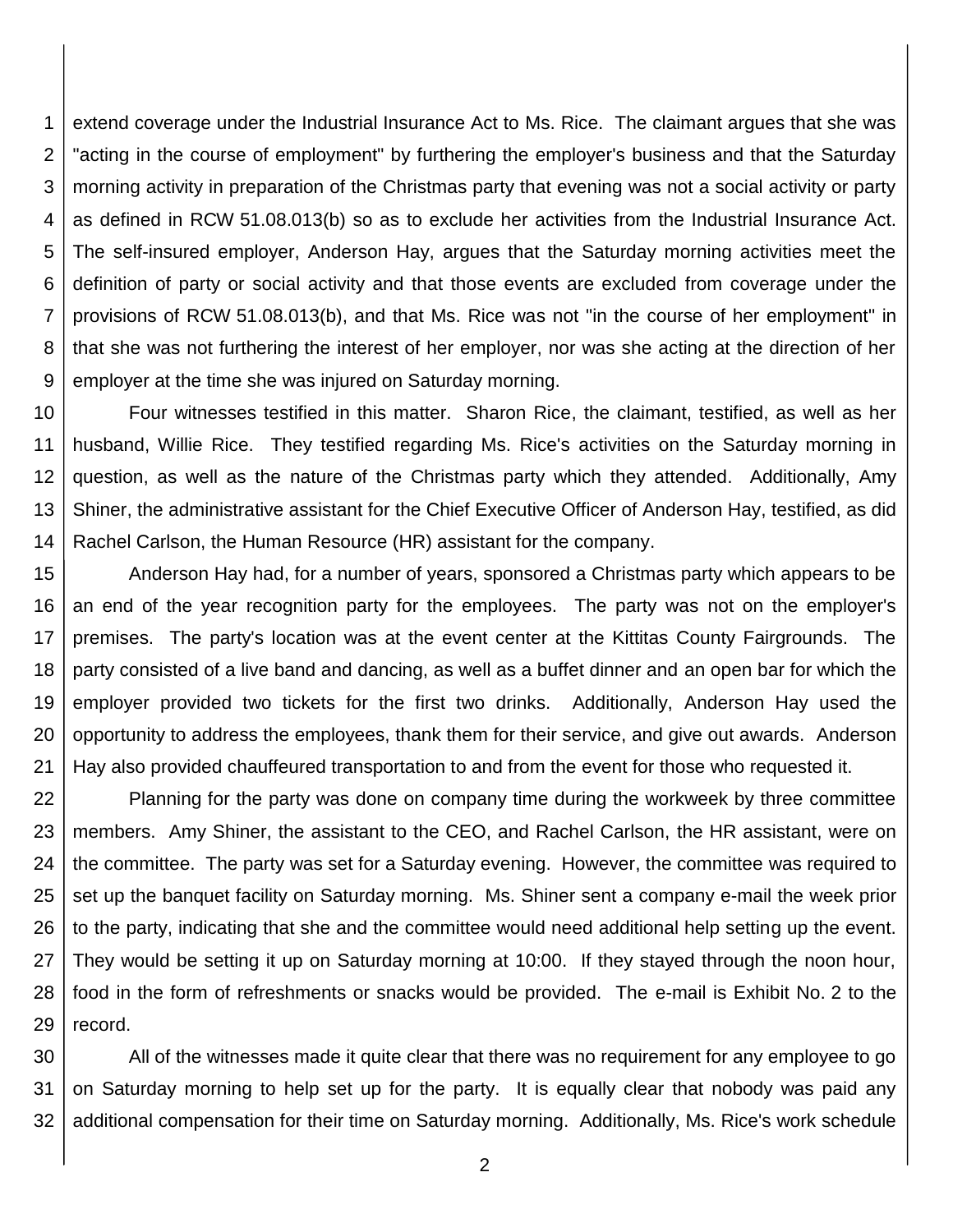1 2 3 4 5 was 7:00 a.m. to 4:00 p.m., Monday through Friday. She did not work on Saturdays. The party was not mandatory and there would be no negative action taken against an employee who did not attend the party. However, Rachel Carlson, the HR assistant for Anderson Hay, testified that Amy Shiner, who was in charge of a number of things for the company, including planning the party, was required to be at the facility setting it up on Saturday morning.

6 7 8 9 10 11 Ms. Rice responded to Amy Shiner's e-mail and arrived at the Kittitas County event center at approximately 10:00 on the Saturday morning of the party. She was there to assist in arranging the tables and setting up decorations for the 7:00 p.m. start of the party that evening. As she was entering the door to the building at the Kittitas County Fairgrounds, she slipped on the ice and fell, hitting her head fairly hard on the ground. She was bleeding from the head and went to the hospital for treatment.

12 13 14 On these facts, our industrial appeals judge found that the activities Ms. Rice was engaged in on Saturday morning did not meet the definition of a social activity or party, as defined in RCW 51.08.013(b). We concur in this analysis. RCW 51.08.013(b) provides:

15 16 17 18 19 An employee's participation in social activities, recreational or athletic activities, events, or competitions, and parties or picnics, whether or not the employer pays some or all of the costs thereof, unless: (i) The participation is during the employee's working hours, not including paid leave; (ii) the employee was paid monetary compensation by the employer to participate; or (iii) the employee was ordered or directed by the employer to participate or reasonably believed the employee was ordered or directed to participate.

20 21 22 23 24 The Saturday morning activities were in anticipation of the social activity or party that evening. There is no evidence in this record to indicate that the Saturday morning activities were a social event. On the contrary, Amy Shiner's e-mail is asking for help preparing for the event. We find on this record that the Saturday morning activities were work activities, not social activities excluded from coverage by RCW 51.08.013(b).

25 26 27 28 29 Our industrial appeals judge, however, excluded Ms. Rice from coverage because he found that she was not "in the course of her employment" at the time of her injury. He found that the employer's interest was not sufficiently furthered to find that Ms. Rice's participation in the decorating of the event hall for the party was "in the course of her employment" with Anderson Hay. We disagree with this analysis.

30 RCW 51.08.013 defines "acting in the course of employment." Section (1) provides:

31 32 "Acting in the course of employment" means the worker acting at his or her employer's direction or in the furtherance of his or her employer's business which shall include time spent going to and from work on the jobsite, as defined in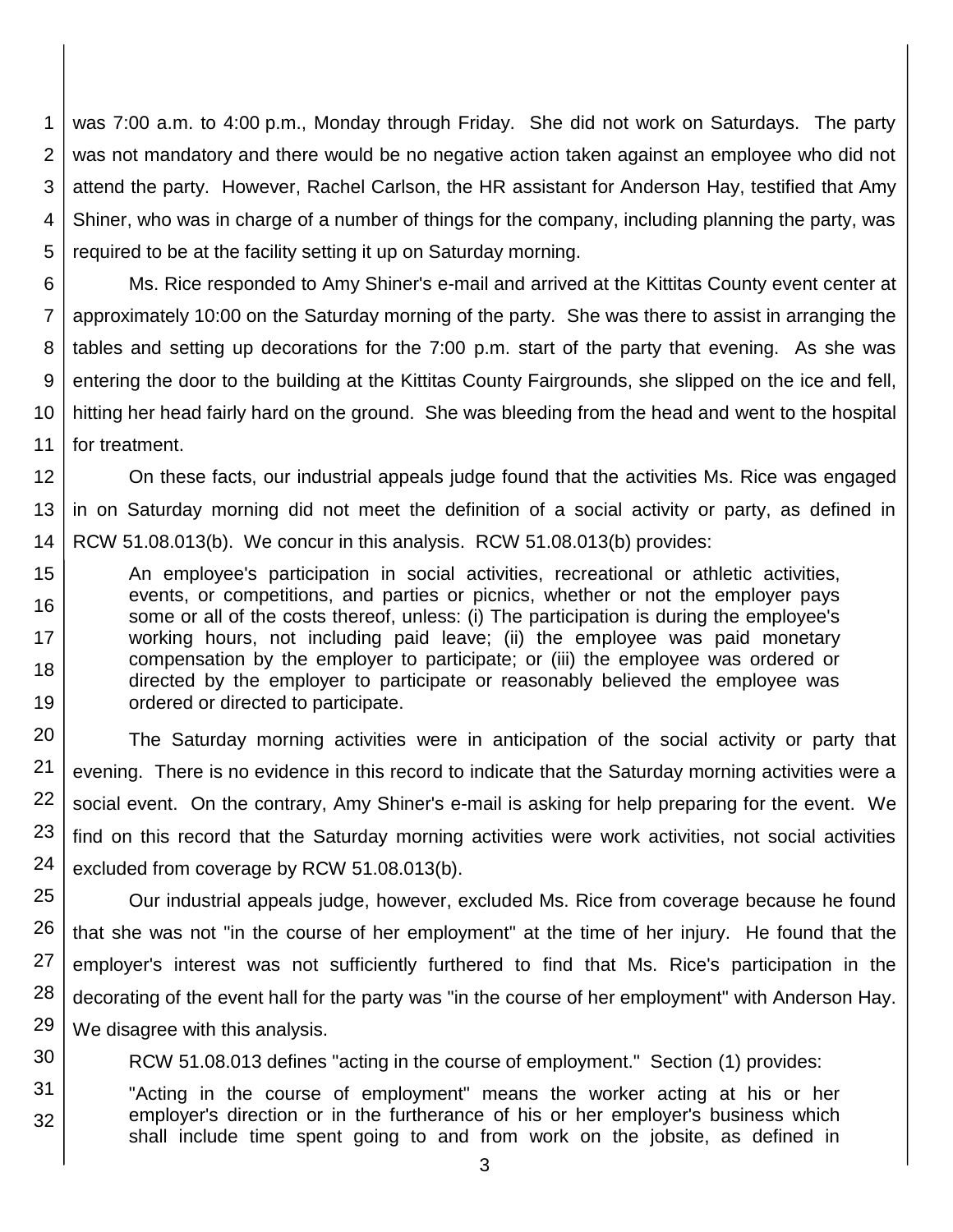RCW 51.32.015 and 51.36.040, insofar as such time is immediate to the actual time that the worker is engaged in the work process in areas controlled by his or her employer, except parking area. It is not necessary that at the time an injury is sustained by a worker he or she is doing the work on which his or her compensation is based or that the event is within the time limits on which industrial insurance or medical aid premiums or assessments are paid.

*Larson*, at §27.01, discusses a situation where one co-employee assists another co-employee in his work. *Larson* states:

The modern rule brings within the course of employment any activity undertaken in good faith by one employee to assist a co-employee in the latter's performance of his work. Some of the older cases denied recovery unless the claimant could show that, by helping the co-employee, the claimant advanced his or her own particular work; but the great majority of newer cases impose no such limitation.

In *Ball-Foster Glass Container Company v. Giovanelli*, 163 Wn.2d 133 (2008), the court

addressed the course of employment issue as it related to the traveling employee doctrine. In

13 discussing the course of employment doctrine, the court stated:

As stated by the United States Supreme Court, "the statutory phrase 'arising out of and in the course of employment,' which appears in most workmen's compensation laws, is deceptively simple and litigiously prolific." *Cardillo v. Liberty Mut. Ins. Co.*, 330 U.S. 469, 479, 67 S. Ct. 801, 91 L. Ed. 1028 (1947).

17 18 19 20 Although each case must be resolved in view of the particular facts, over time a number of intermediate standards for evaluating whether an injury occurs "in the course of employment" have developed as courts apply this statutory language to cases presenting similar fact patterns. *See Ridgway v. Combined Ins. Co. of Am.*, 98 Idaho 410, 414, 565 P.2d 1367 (1977) (Bistline, J., concurring). Several doctrines address situations in which an employee is injured while off the employer's premises and/or not actually engaged in work duties. The common principle underlying each of these doctrines is that it is generally not necessary that a worker was actually performing the duties for which he or she was hired at the time of an accident in order for an injury to be compensable. It is sufficient if the injury arises out of a risk that is sufficiently incidental to the conditions and circumstances of the particular employment. In doubtful cases, the act is to be construed liberally in favor of compensation for the injured worker. *McIndoe v. Department of Labor & Indus*., 144 Wn.2d 252, 257, 26 P.3d 903 (2001).

The facts on this record, which bear on whether Ms. Rice was in the course of her employment on the Saturday morning, are: (1) The employer required that the work setting up the venue for the party be done on Saturday morning. (2) Amy Shiner, who is the administrative assistant for the CEO of Anderson Hay and who was in charge of making the arrangements for the

1

2

3

4

5

6

7

8

9

10

11

12

14

15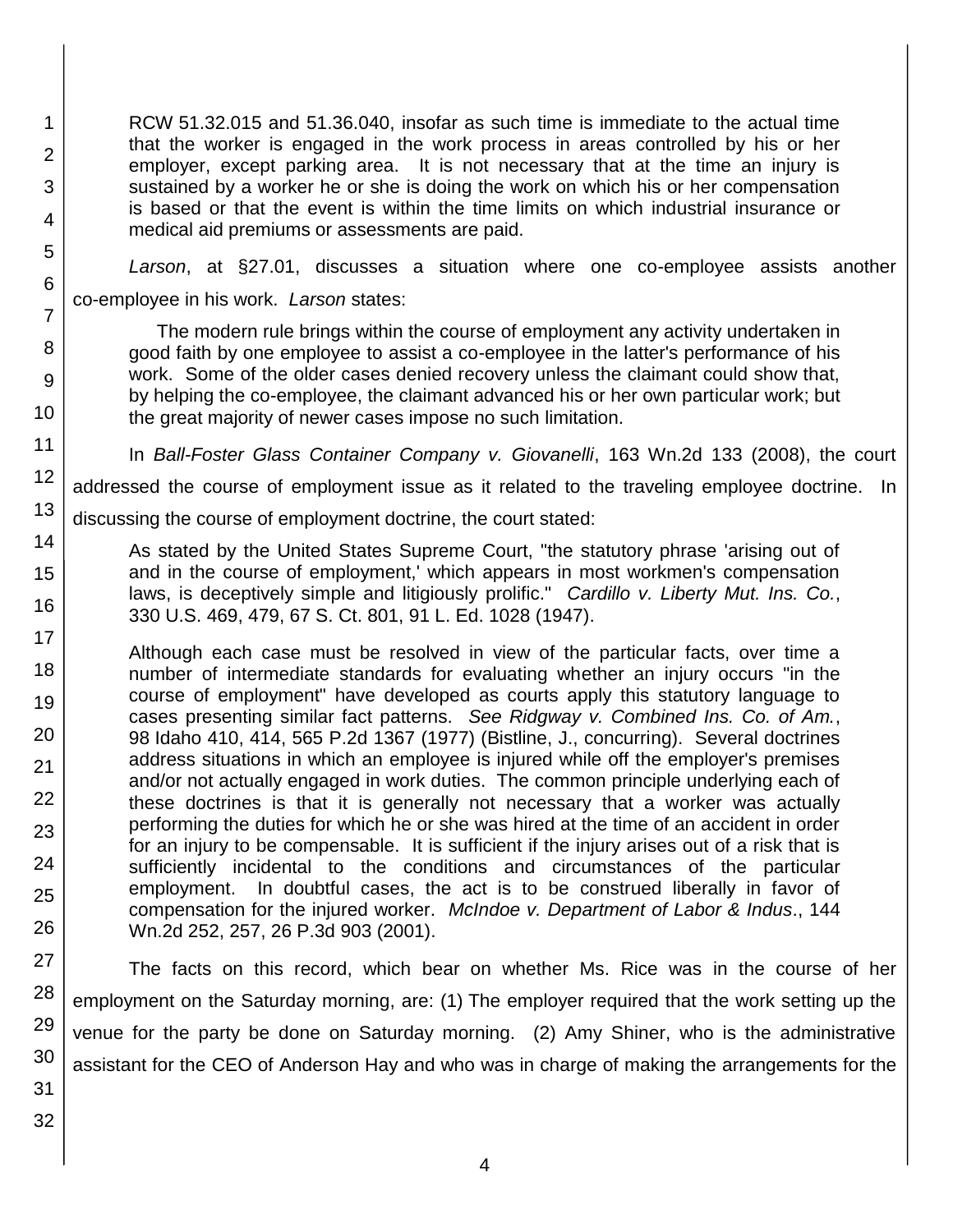1 2 3 4 5 6 7 8 party, was required to work that Saturday morning and arrange the venue for the party. (3) Amy Shiner used the office e-mail to solicit help from any of the employees of Anderson Hay who would be available for that Saturday morning. She specifically offered refreshments and/or food if the work continued through the noon hour. (4) This event appears to be a major event for the employer in which the employer apparently used the event to thank employees for their work for the year and give out awards. (5) The employer made every effort to make the party a success by offering transportation to and from the party and providing entertainment, food, and drinks at no charge to the employees.

9 10 11 12 13 14 15 16 17 18 19 20 These facts, when applied to the statutory directive, as well as the analysis offered by Professor Larson and the analysis set forth by our Supreme Court in *Ball-Foster Glass Container Company v. Giovanelli*, lead us to conclude that Ms. Rice was within the course of her employment when she was injured in the slip and fall as she entered the venue at the Kittitas County Fairgrounds. Amy Shiner was required to do the set up work. Amy Shiner used the office e-mail to solicit co-workers to assist in the work. The employer clearly benefited from the fact that the employees were assisting Amy Shiner in the setting up of the party. We see this as a tangible benefit to the employer, who had invested a significant amount of time and money in preparing a major work-related social event for the end of the year. In short, someone had to set up the venue for the party. The employer required Amy Shiner to arrange or do that and Amy Shiner sought help from co-employees. Ms. Rice was one of these co-employees who responded to the employer's request to set up the party at the Kittitas County Fairgrounds on that Saturday morning.

21 22 23 24 25 26 27 We find that these facts establish that Ms. Rice was injured when she was engaging in activity that was sufficiently incidental to conditions and circumstances of her employment to bring her within the course of her employment when injured. The order in which the Department rejected this claim on the grounds that Ms. Rice was not within the course of her employment at the time of her injury is incorrect and is reversed. This matter is remanded to the Department with instructions to find that Ms. Rice was in the course of her employment when injured and to take further action in accordance with the law and the facts.

#### **FINDINGS OF FACT**

29 30 31 32 1. The claimant, Sharon L. Rice, filed an Application for Benefits with the Department of Labor and Industries on May 14, 2007, in which she alleged she sustained an industrial injury on December 2, 2006, during the course of her employment with Anderson Hay & Grain Company, Inc.

28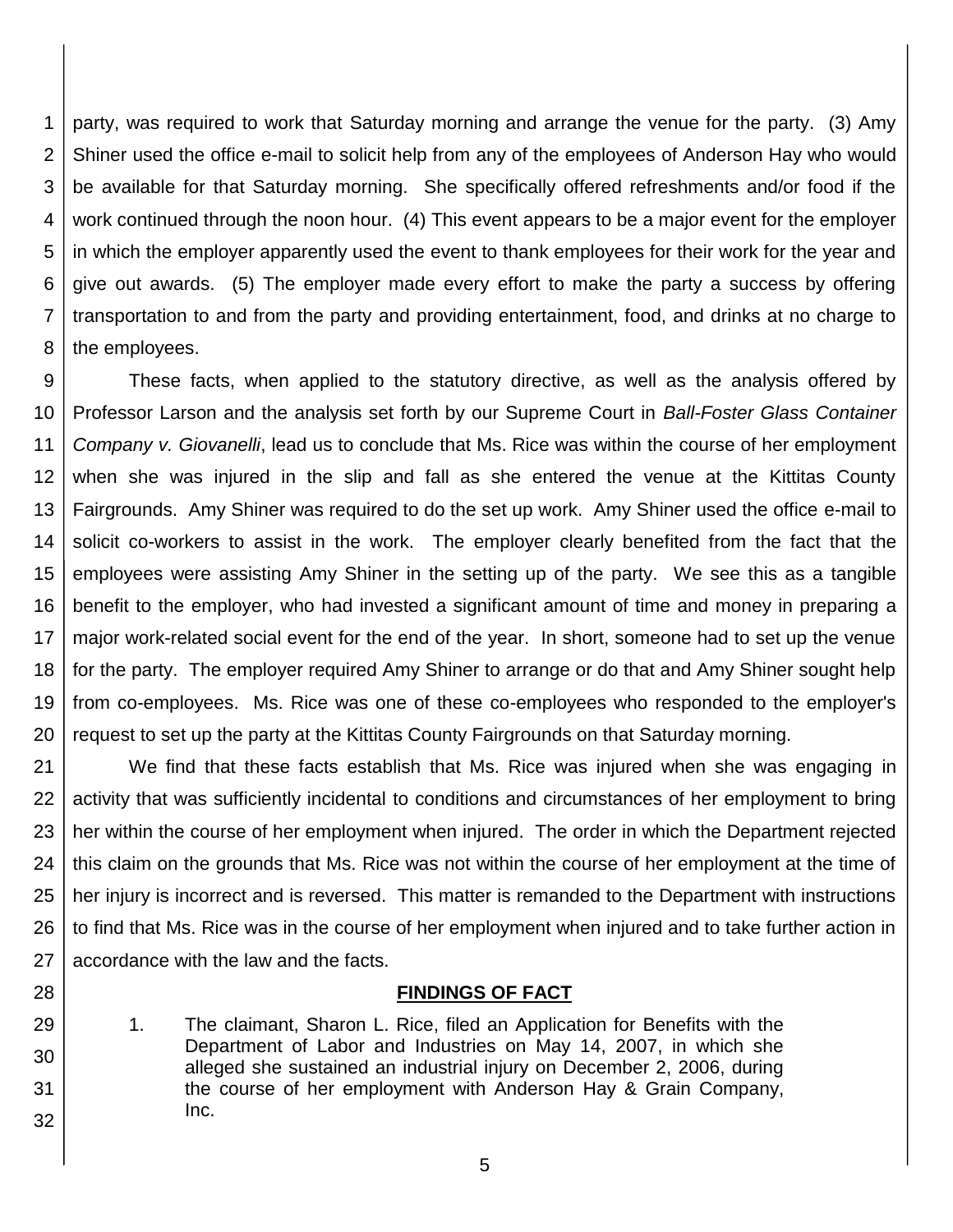On July 12, 2007, the Department issued an order in which it denied the claim based on a determination that the claimant was not in the course of her employment at the time of the December 2, 2006 incident.

1

2

3

4

5

6

7

8

9

10

11 12

13

14

15

16

17

18

19

20

21

22

23

24

25

26

27

28

29

30

31

32

The claimant filed a Notice of Appeal to the July 12, 2007 Department order on July 23, 2007. This Board granted the appeal on September 11, 2007, assigned it Docket No. 07 18132, and ordered that further proceedings be held.

- 2. On December 2, 2006, the claimant, Sharon L. Rice, was employed by Anderson Hay & Grain Company, Inc., (Anderson Hay) as a dispatch support specialist. Ms. Rice was paid an hourly wage and worked Monday through Friday, 7:00 a.m. to 4:00 p.m.
- 3. Anderson Hay arranges and pays for an annual Christmas party for its employees. The party is planned by a committee of employees whose time committed to the planning is considered work time and is compensated. The 2006 party was scheduled for the evening of December 2, 2006, a Saturday.
- 4. The December 2, 2006 Christmas party was held off of Anderson Hay's premises, at the Kittitas County Fairgrounds.
- 5. Prior to December 2, 2006, Amy Shiner, the assistant to the CEO of Anderson Hay, sought assistance from employees of Anderson Hay in preparing the party location the morning of December 2, 2006. Amy Shiner was required to work on Saturday, December 2, 2006, in preparing the party location.
- 6. Ms. Rice responded to Amy Shiner's request for help by traveling to the event site on the morning of December 2, 2006, intending to assist with the pre-party decorating. Just outside the event center, she slipped on the ice, striking her head. Ms. Rice required medical treatment for the injury to her head.
- 7. On December 2, 2006, at the time of her fall, Ms. Rice was engaged in activity which benefited her employer and which was sufficiently incidental to the circumstances of her employment as to bring her within the course of her employment with Anderson Hay.

## **CONCLUSIONS OF LAW**

- 1. The Board of Industrial Insurance Appeals has jurisdiction over the parties to and the subject matter of this appeal.
- 2. On the morning of December 2, 2006, when Ms. Rice slipped and fell on the ice, she was acting in the course of her employment with Anderson Hay & Grain Company, Inc., as defined in RCW 51.08.013.
	- 6